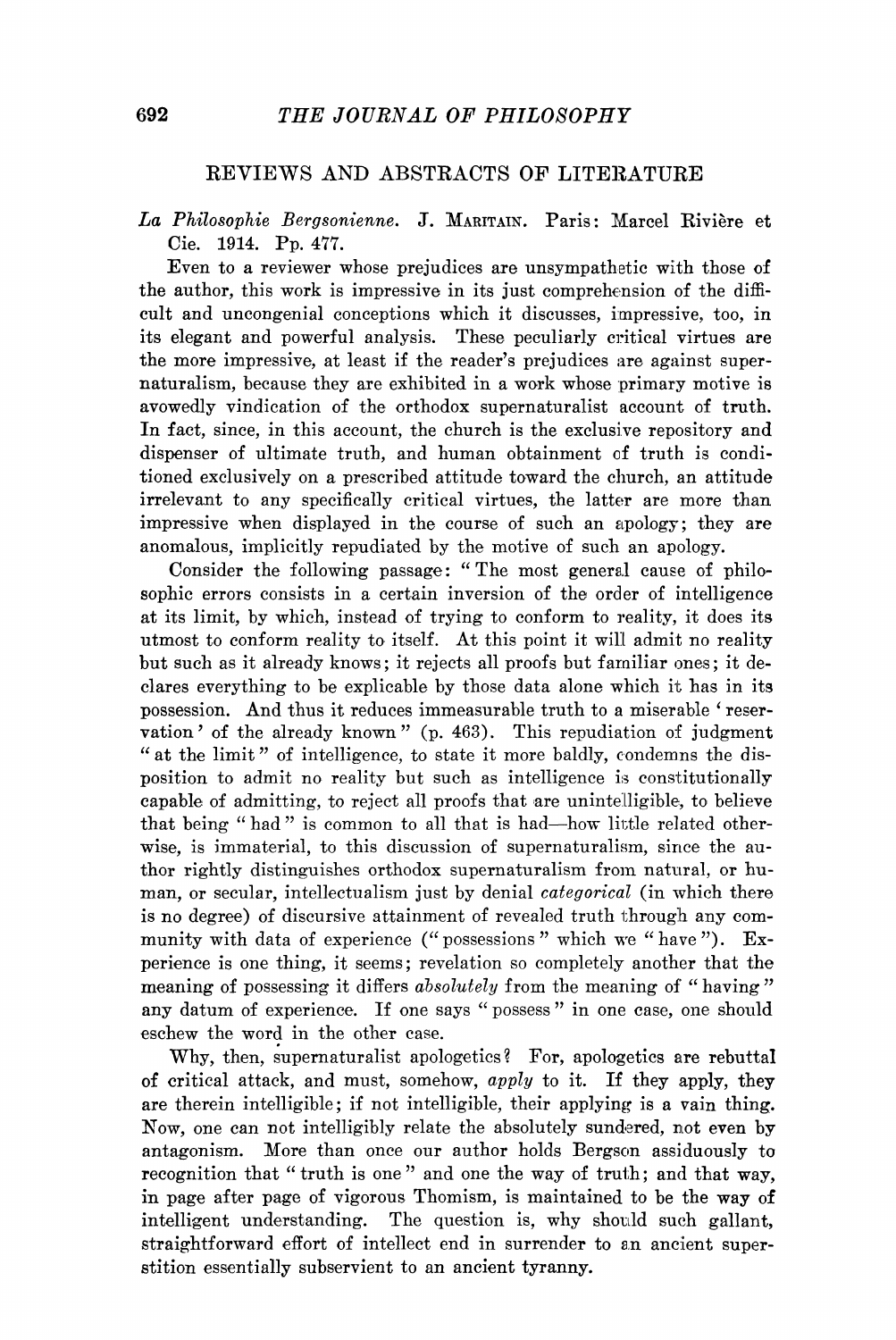To show that Bergsonism is radically incompatible with the articles **of**  creed essential to true and spiritual membership in the Roman Catholic Church—this object is never detached for a moment from the author**'s**  intention, and he who reads the book with an eye single to its light **on**  the obscurities of Bergsonism will pass through many shades of amusement and impatience at the diligence of the arraignment of Bergsonism before the bar of Thomism. Certainly the arraignment is efficient. And at the same time, be it said, full justice is done to the distinction between "the Bergsonism of fact and the Bergsonism of intention." Part III. concludes the work with a studied elaboration of this distinction, and confesses that " if we take the doctrine not by itself, but in relation to the particular and contingent conditions of its conception, its truly fundamental principles appear rather as results, external necessities, dominations, to which the philosopher felt bound to submit; and from this point of view the main features of the doctrine become a very clear intuition of the vanity of mechanistic materialism and a determined disposition toward the philosophy of life and spirit" (p. 441). While the two Bergsonisms are "not absolutely incompatible so long as the second remains mere intention," they are, however, truly different, and in reality contrary to each other, the first destroying what the second would fain establish" (p. 442).

Whatever offense the secular-minded student of Bergson may take either at the pretensions of this book to limit human aptness naturally **to**  " have" its data, or at the erection of scholasticism as the arbiter of truth, he must be grateful, in spite of all, for so discerning an exposition of the difficult and original doctrines of Bergson.

There are three independent studies, the first consisting of seven lectures delivered at the Catholic Institute of Paris, also published serially in the *Revue de Philosophie,* and treating Bergsonism in its *ensemble*  from its own strategic viewpoints—its conception of philosophic method, its critique of intelligence, its conceptions of intuition and duration, of God, human nature, and freedom. The seventh and last chapter of this part throws upon all this darkness "la lumière thomiste." The first part is two thirds of the book. The second (published formerly in the *Revue de Philosophie)* is devoted to Bergson's evolutionism. The third part, on " The Two Bergsonisms," is an article published formerly in the *Revue Thomiste.* 

The book commences with a sympathetic account of Bergson's outlook upon philosophy and the manner of his induction into his problem. Modern philosophy is product of the "rationalist" method, which the author explains to mean the pretension of individual reason to judge everything, irrespective of theological authority or philosophic tradition, or even technical competence, and to conform reality to itself instead **of**  itself to reality. It is such a conception of philosophic method against which Bergson has reacted. His reaction has misled him into confusing an abuse of intelligence with its legitimate function of analysis.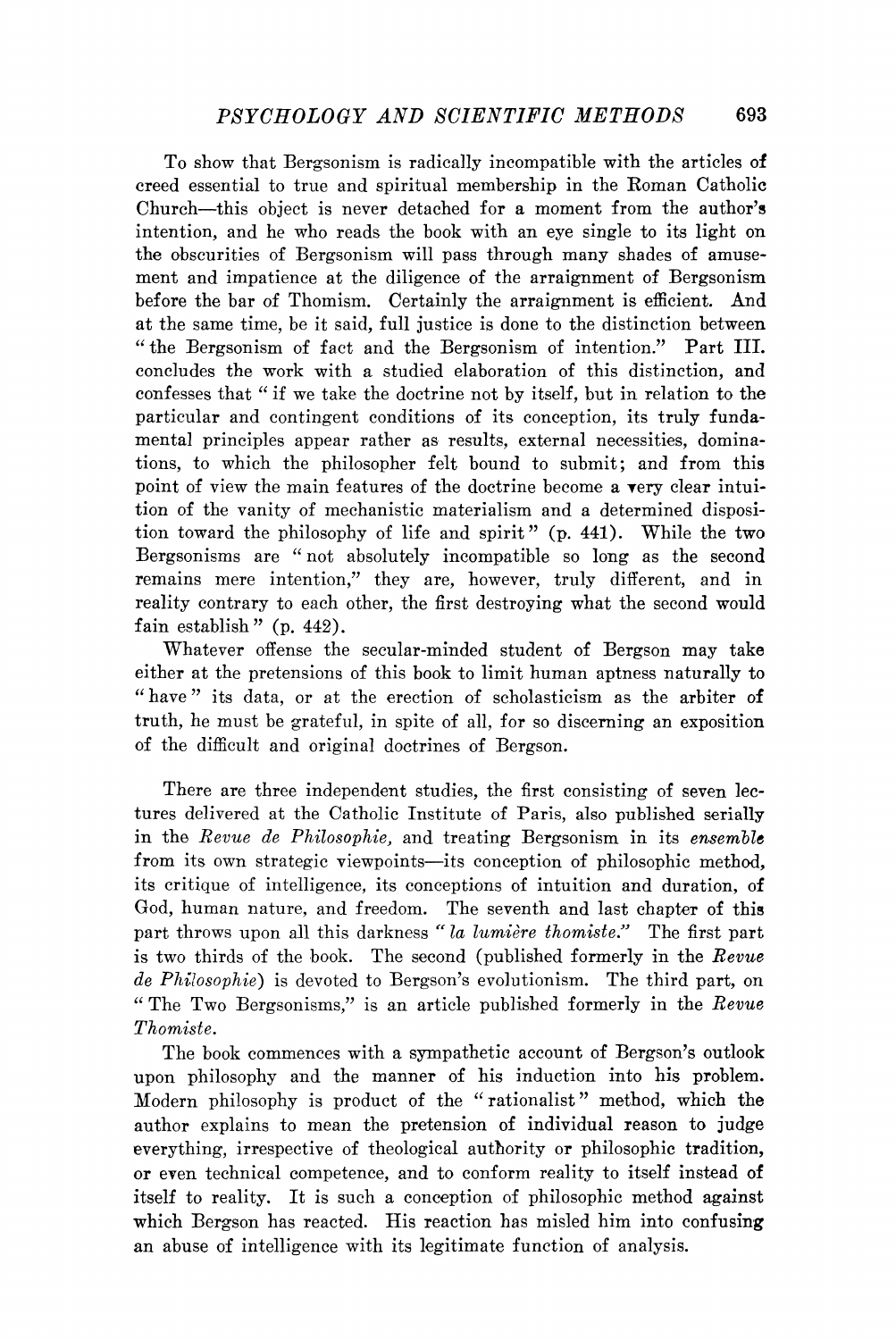His philosophic method arises from a radically original notion, that man's characteristic function is not knowledge, but physical construction. Knowing, for man, is painful and unnatural. An atrophied rudiment of this faculty is discoverable in us, however; by **a** strenuous " dilatation " of this " inner sense " we *can* achieve a very poor and elusive, but, so far as it goes, a true, immediate perception of one sample of reality, oneself, to wit. In such a performance there is sensible contact with what traditional philosophy calls our substance. What is thus seized is a "lived," a completely personal, private, unique bit of knowledge, nothing that, to speak strictly, is *statable.* One has to resort to metaphoric adumbrations contained in such images as " flux," " current," " duration," in order to suggest the nature of it. Bergson proposes to call this (avowedly unnatural) state of consciousness " intuition." Instead of substance, it reveals the nature of reality to be *pure becoming* or transition. Now, every statement, strictly speaking, falsifies this fundamental truth; for every statement is a judgment, postulating the law of identity, **a** law without valid meaning, for lack of static or substantial *being.* The "being" of intelligence is an illusion brought to pass in human consciousness through its domination by intelligence. A whiff of true knowledge by intuition shows reality becoming, never being. Becoming, then, is the source and essence of reality—creature, creation, and creator. And so the fact of intelligence and its illusion of stability in matter will have to be explained by this creative evolution of universal becoming. Well, the feature of this process that accounts for them is simply its interruption or inversion by an antagonistic principle which, somehow, is not antagonistic in the sense of being an independent opponent, but in short, in some other sense! By this inverse process one phase of the universal onrush becomes more or less statically related to another: thus the illusion of rest and solidity in what is truly universal movement and flow.

" Aristotle's luminous and fecund distinction between potential and actual being" the author finds solvent to every dialectical difficulty with problems of becoming and motion. For instance: "All the argumentation of Zeno rests on the hypothesis that between two points there are an infinity of *actual* points," that space, that every continuum, is infinitely *divided.* But certainly not! Divisible, yes; not divided. Confusing the potential and the actual is the crux of the paradoxes of Zeno. But Bergson's answer to Zeno, that " all real change is indivisible change," makes the same confusion, supposing that, to say **a** continuum is imdivided is the same as to say it is indivisible. Could not Achilles, if he wished, make two steps, or three, etc., *ad infinitum,* where in fact he made one? Does one reply that no such steps *are* the step which they are alleged to divide? Of course they are not! What of it? If you divide an apple into halves you annihilate the undividedness of the apple: is this supposed to prove that it was indivisible? It proves, on the contrary, that its undividedness was just the potentiality of its division.

The same Aristotelism overcomes the enigma of relativity. Being is not derivable from becoming; hence, precisely, the nihilism and bank-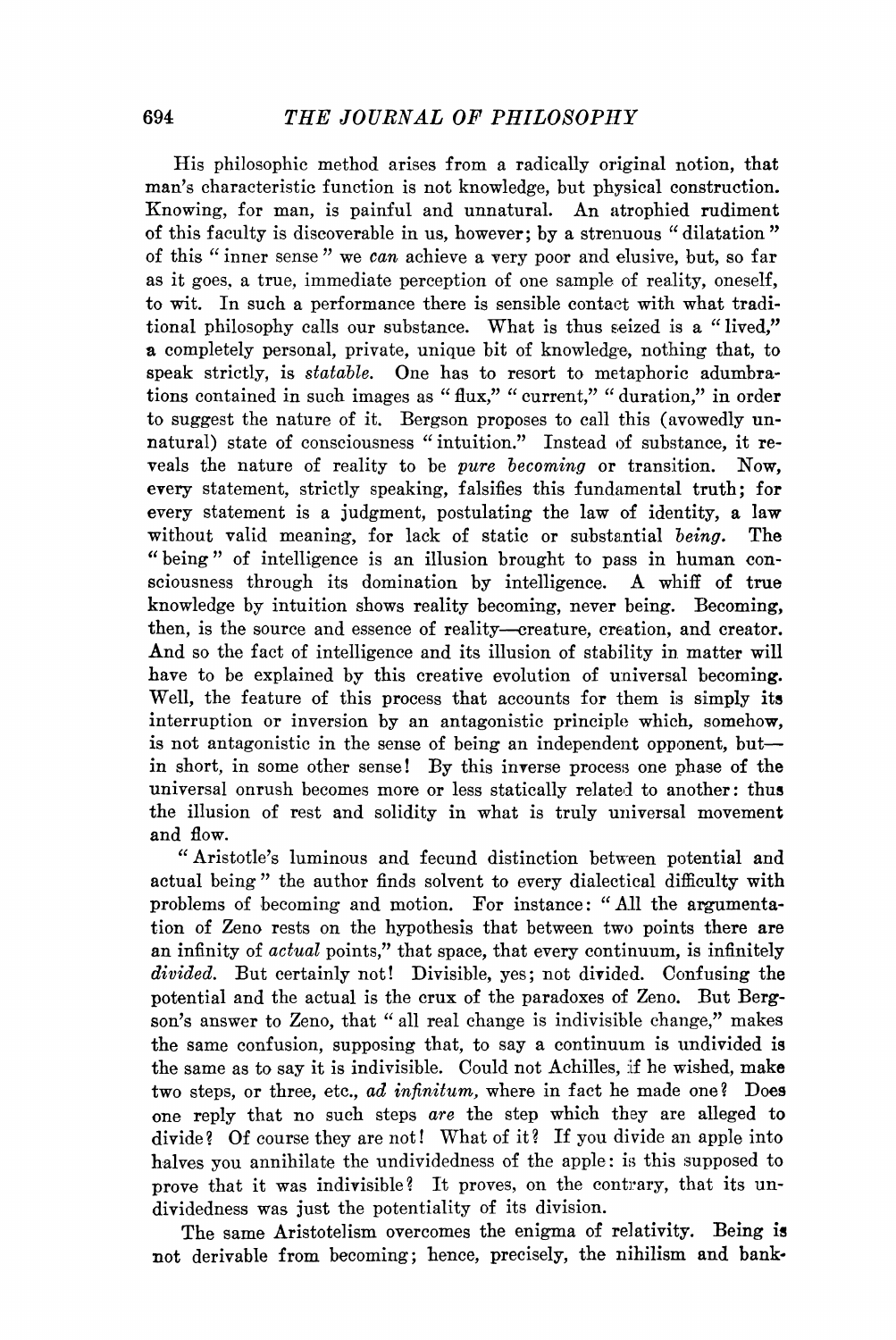ruptcy of a metaphysic of " absolute " becoming. But becoming, movement, change, passage from one to another state of *leing,* one the potentiality of the other, derives, from the being of the states themselves, precisely the reality of these.

And by the same principle intelligence knows without deterministic paradox the freedom of the will. The free act "matures," in Bergson's own account, by the evolution of a process. Bergsonian " intuition " can see in this nothing but a *spontaneity,* which levels down human " freedom " into a character belonging even to inanimate nature, not to speak of the lower animals. But see in the willed act the actualization of prior intelligent potencies, and freedom becomes *undetermined hy any particular good,*  determined only by that absolute and universal good for which human nature, and human nature alone of all nature, is formed (formed in the strict Aristotelian sense, as well as any other sense: *i. e,,* the absolute and universal good is the "form" of human nature, its true actualized being). Sensible intuition knows the particular only. Intelligence alone knows universal good, and the intelligent will of man is, therefore, unique in the indetermination of its genuine freedom.

Such are fair samples of the author's vindication of legitimate intellectual analysis in the realm of life and motion. That the philosophy of intelligence is not characterized by disability in this realm, especially that it has not, as historic fact, been characteristically "fascinated by inert matter," that it does not run naturally to a geometric and materialist conception of reality—a universal mathematic—is sufficiently attested by the greatest of intellectualist philosophies. " Is not the philosophy of Aristotle and of Saint Thomas before all a philosophy of life, motion, becoming (albeit a philosophy of being), in so much that the doctrine of potentiality and actuality, which dominates it throughout, is born of the intellectual apprehension of motion; in so much that this philosophy has been charged with deriving its concepts too much from the things of life, and with exaggerating the importance of *spontaneity* and production of the *new* in the universe; in so much that its deepest analyses are applied to change, in its eyes the essential characteristic of our world " (pp. 46, **47) ?**  It is characteristic of Bergsonism, on the other hand, to regard an abused or difficult instrument as worthless or as meant for a use other than its own.

This is seen in Bergson's regarding products of analysis as alien or " external" to that which is analyzed. As if, even if the *idea* is external to the object, it follows that the element of the object known by the idea is likewise external. As if the Parthenon were external to Athens! Bergson's critique applies not in the least to analysis, but to the absurd metaphysic which denies either the substantial *unity* of an *essential whole or*  the *reality* of the relations between distinct parts forming an *accidental whole.* 

The alleged immobilization and breaking up of the real by the concept is met by the scholastic distinction between the order of knowledge and the order of being. The simplicity and fluidity of an object can lay no conceivable constraint upon the states of mind by which they are known,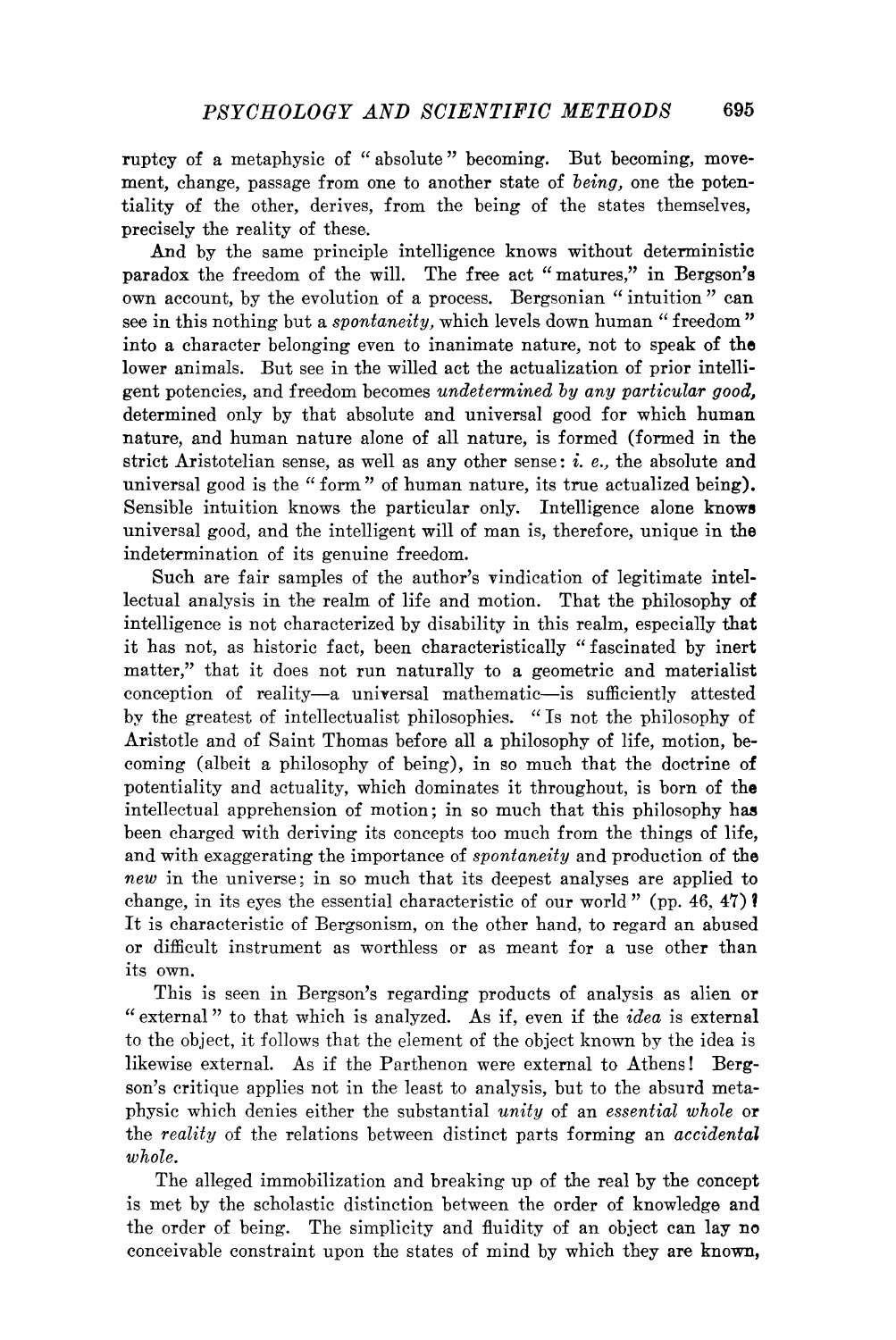such that these must, also, *in their being,* partake of **a** corresponding simplicity or fluidity. Nominalism and radical empiricism are **at** the bottom of Bergson's critique of the concept. The concept for Bergson **is**  an imaginative schema, an impoverished sensible percept stripped, so **to**  speak, to its fighting weight (" affectée à un usage pratique") and attached to a name. Bergsonism regularly confuses imagination and thought. Its critique of intelligence applies to imagination. Thus it accuses thought of seeing everything in space—which imagination does, but thought does not.

Bergson's " genesis" of intelligence could not be true, since the subjectmatter is thus falsely conceived. An organ, a "thing" subsisting in a living being, may be accounted for by a process of evolution. Any such organic product of evolution moves in the concrete and particular, it deals with objects of sense and imagination. The function of intelligence is not action on matter, but knowledge of the formal essence of being. Thereby it were impossible that it should be true in one order of **being**  and in another false. It is either universally true or universally false. We have, in this genesis of intelligence, and its restriction to an exclusive realm of being, an example of a characteristic vice of Bergsonism, **to**  " hedge" between any yes and no, to try to save them both by an apparent yes together with a real no. Generally there is transition so subtile and agile that yes and no seem reconciled.

Intelligence is as essentially intuitive, in the proper meaning of the term, as Bergsonian " intuition." For the proper meaning of the term is immediate knowledge. As a fact, all we know is expressible, **somehow**  or other, intelligibly. Of course, to admit this, Bergsonism would be required to maintain that all we know is false. If I conclude, "Man is free," from a rational demonstration, intelligence alone is concerned, not "intuition." But either the judgment expresses an intuition, and then the latter is just an intellectual perception, like the rational conclusion; or else it does not; but then the contradictory judgment, " Man is not free," is equally false because equally conceptual. The truth, that is, lies between—^between yes and no.

Bergson's essential departure from traditional intellectualist philosophy is in the denial of being, the affirmation that fundamental reality is not, but becomes. And this spells bankruptcy. Hegel recognized that it is to conceive of the intimate nature of things as a realized contradiction. To deny the principle of identity as a fundamental law of reality is evidently to affirm that contradition is the very heart of reality, since the principle of non-contradiction is only the obverse of the principle of identity.

The search for God by means of the intuition of becoming ends, whatever the will of the searcher, in pantheistic atheism. The creation of human souls is a subdividing, into individuals, of the vital impetus, due to the antagonism of matter. Thus, in a sense, are souls ever being created which yet, in a sense, preexisted. And thus Bergsonism is a monism in which there is no *radical* distinction between spirituality and materiality.